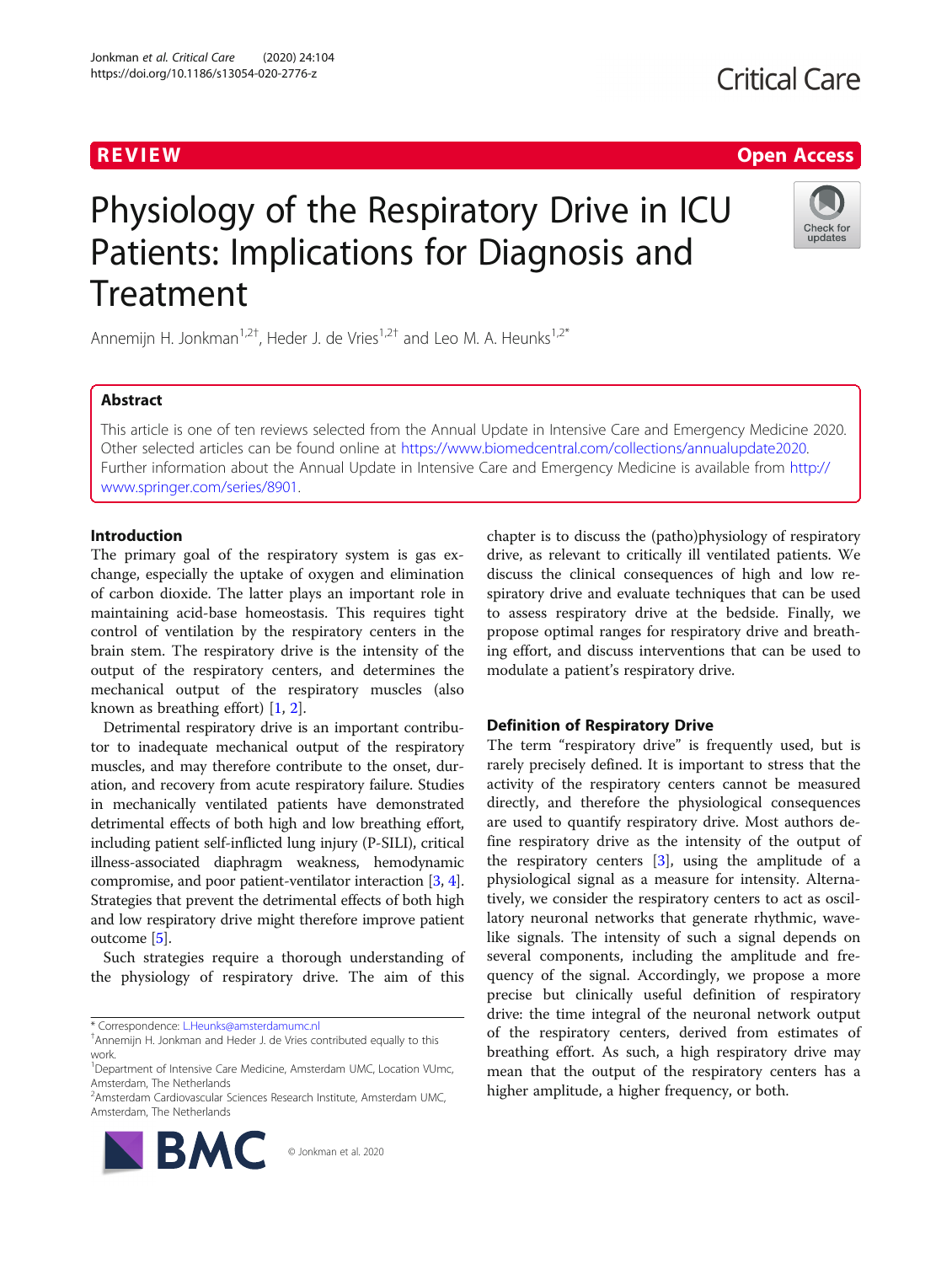The respiratory drive directly determines breathing effort when neuromuscular transmission and respiratory muscle function are intact. We define breathing effort as the mechanical output of the respiratory muscles, including both the magnitude and the frequency of respiratory muscle contraction [\[1](#page-8-0)].

#### What Determines the Respiratory Drive?

#### Neuroanatomy and Physiology of the Respiratory Control **Centers**

The respiratory drive originates from clusters of interneurons (respiratory centers) located in the brain stem (Fig. [1\)](#page-2-0) [[2](#page-8-0)]. These centers receive continuous information from sources sensitive to chemical, mechanical, behavioral, and emotional stimuli. The respiratory centers integrate this information and generate a neural signal. The amplitude of this signal determines the mechanical output of the respiratory muscles (and thus tidal volume). The frequency and timing of the neural pattern relates to the breathing frequency and the duration of the different phases of the breathing cycle. Three phases can be distinguished in the human breathing cycle: inspiration, post-inspiration, and expiration (Fig. [2](#page-3-0)). Each phase is predominately controlled by a specific respira-tory center (Fig. [1\)](#page-2-0)  $[2]$  $[2]$ .

#### Inspiration

Inspiration is an active process that requires neural activation and subsequent contraction (and energy expenditure) of the inspiratory muscles. The pre-Bötzinger complex, a group of interneurons positioned between the ventral respiratory group and the Bötzinger complex in the brain stem (Fig. [1\)](#page-2-0), is the main control center of inspiration [\[2\]](#page-8-0). The output from the pre-Bötzinger complex increases gradually during inspiration and rapidly declines when expiration commences. Axons of the pre-Bötzinger complex project to premotor and motor neurons that drive the inspiratory muscles and the muscles of the upper airways. The pre-Bötzinger complex has multiple connections to the other respiratory centers, which is thought to ensure a smooth transition between the different breathing phases and to prevent concomitant activation of opposing muscle groups [[6\]](#page-8-0).

#### Post-inspiration

The aptly named post-inspiratory complex controls the transitional phase between inspiration and expiration by reducing expiratory flow. This is achieved by gradually reducing the excitation (and thus contraction) of the inspiratory muscles, which leads to active lengthening (i.e., eccentric contractions) of the diaphragm [[2,](#page-8-0) [7\]](#page-8-0). Additionally, the post-inspiratory center controls the upper airway muscles. Contraction of the upper airway muscles increases expiratory flow resistance, effectively reducing

expiratory flow. Post-inspiratory activity increases the time before the respiratory system reaches endexpiratory lung volume. This can lead to a more laminar expiratory flow and might prevent alveolar collapse, while also increasing the duration of gas exchange in the alveoli [[2](#page-8-0)]. Post-inspiration is a common part of the breathing cycle in healthy subjects at rest, but disappears rapidly when respiratory demands increase, to favor faster expiration  $[8]$  $[8]$  (Fig. [2\)](#page-3-0).

The importance of the post-inspiratory phase in mechanically ventilated patients remains unclear, as the onset and duration of inspiratory and expiratory flow depend predominantly on the interplay between ventilator settings (e.g., cycle criteria, breathing frequency, ventilator mode) and the respiratory mechanics of the patient. Additionally, the endotracheal tube bypasses the actions of the upper airway muscles. Experimental data in piglets suggest that post-inspiratory activity of the diaphragm prevents atelectasis and possibly cyclic alveolar recruitment [[9\]](#page-8-0), although studies in patients weaning from the ventilator did not find clear evidence for postinspiratory activity  $[10]$  $[10]$ . Clearly, this field requires further research.

#### Expiration

Expiration is generally a passive event during tidal breathing. The elastic recoil pressure of the lungs and chest wall will drive expiratory flow until the lung and chest wall recoil pressures are in equilibrium at functional residual capacity, or at the level of positive endexpiratory pressure (PEEP) in mechanically ventilated patients. In passive conditions, expiratory flow depends solely on the time-constant (i.e., the product of compliance and resistance) of the respiratory system. The expiratory muscles are recruited with high metabolic demands, low inspiratory muscle capacity, increased end-expiratory lung volume, and/or increased expiratory resistance [[11\]](#page-8-0).

The lateral parafacial nucleus controls the expiratory phase of breathing. An increased respiratory drive leads to late-expiratory bursts, and consequent recruitment of the expiratory muscles (extensively reviewed in reference [[11\]](#page-8-0)). Several inhibitory connections exist between the inspiratory pre-Bötzinger complex and the expiratory lateral parafacial nucleus, which prevent concomitant activation of inspiratory and expiratory muscle groups  $(Fig. 1) [2, 6].$  $(Fig. 1) [2, 6].$  $(Fig. 1) [2, 6].$  $(Fig. 1) [2, 6].$  $(Fig. 1) [2, 6].$  $(Fig. 1) [2, 6].$  $(Fig. 1) [2, 6].$ 

#### Feedback to the Respiratory Control Centers Central Chemoreceptors

The most important chemoreceptors in the central nervous system are positioned on the ventral surface of the medulla and near the ventral parafacial nucleus (also referred to as the retrotrapezoid nucleus). These receptors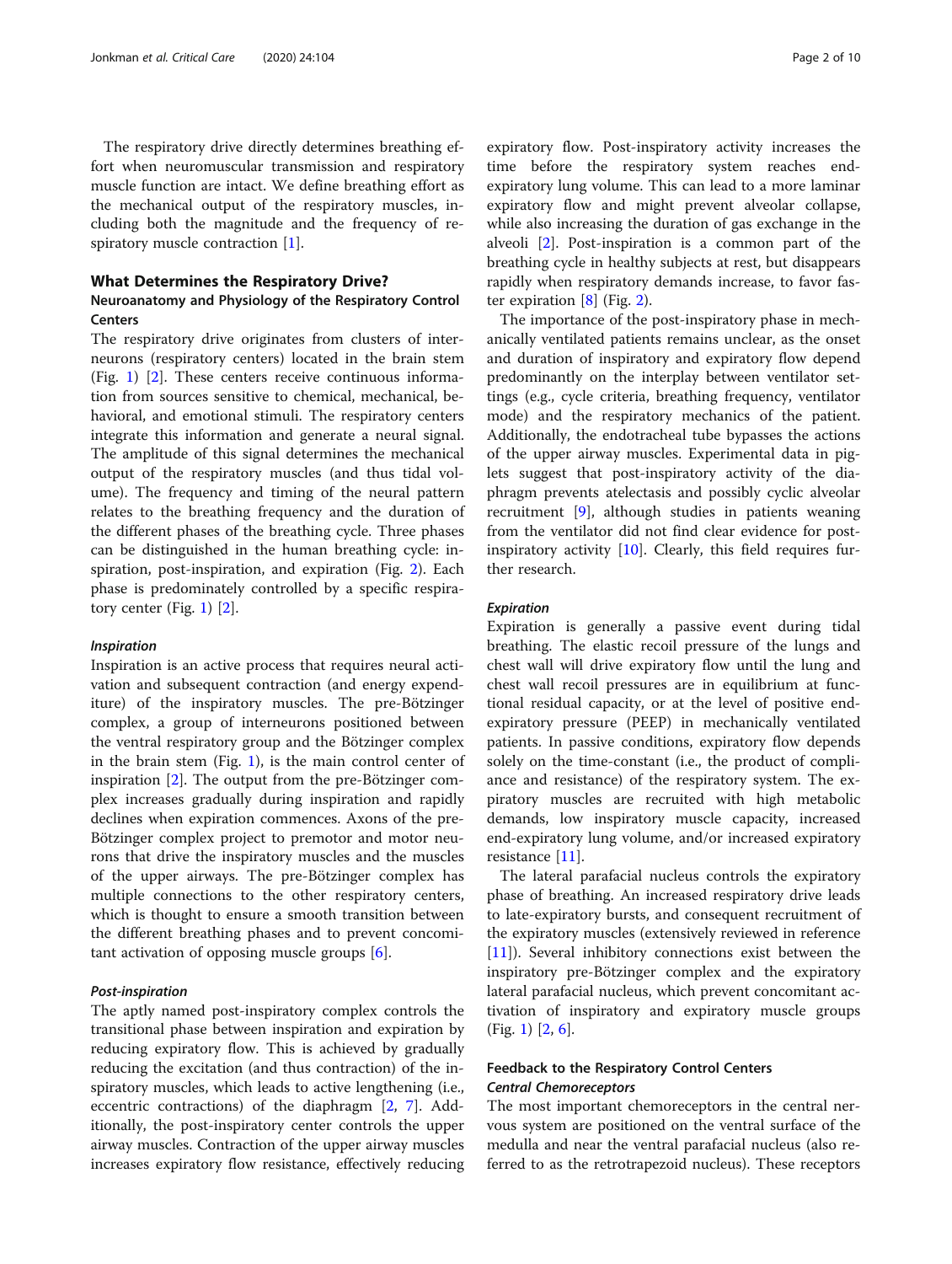<span id="page-2-0"></span>

are sensitive to the hydrogen proton concentration ([H<sup>+</sup>]) of the cerebrospinal fluid (CSF), commonly known as pH [[12](#page-8-0)]. Because  $CO<sub>2</sub>$  can rapidly diffuse across the bloodbrain barrier, changes in  $PaCO<sub>2</sub>$  quickly affect the pH of the CSF. A set point exists in the control centers, which keeps pH (and  $PaCO<sub>2</sub>$ ) within a relatively tight range. A slight increase in  $PaCO<sub>2</sub>$  above this set point provides a powerful stimulus to breathe: a change in  $PaCO<sub>2</sub>$  of 5

mmHg can already double minute ventilation in healthy subjects. When  $PaCO<sub>2</sub>$  decreases only a few mmHg below the set point, the respiratory drive lowers gradually [\[13](#page-8-0)] and can abruptly disappear causing apnea, especially during sleep. In contrast, metabolic changes in pH are sensed less rapidly because it takes several hours before the electrolyte composition of the CSF is affected by changes in metabolic acid-base conditions.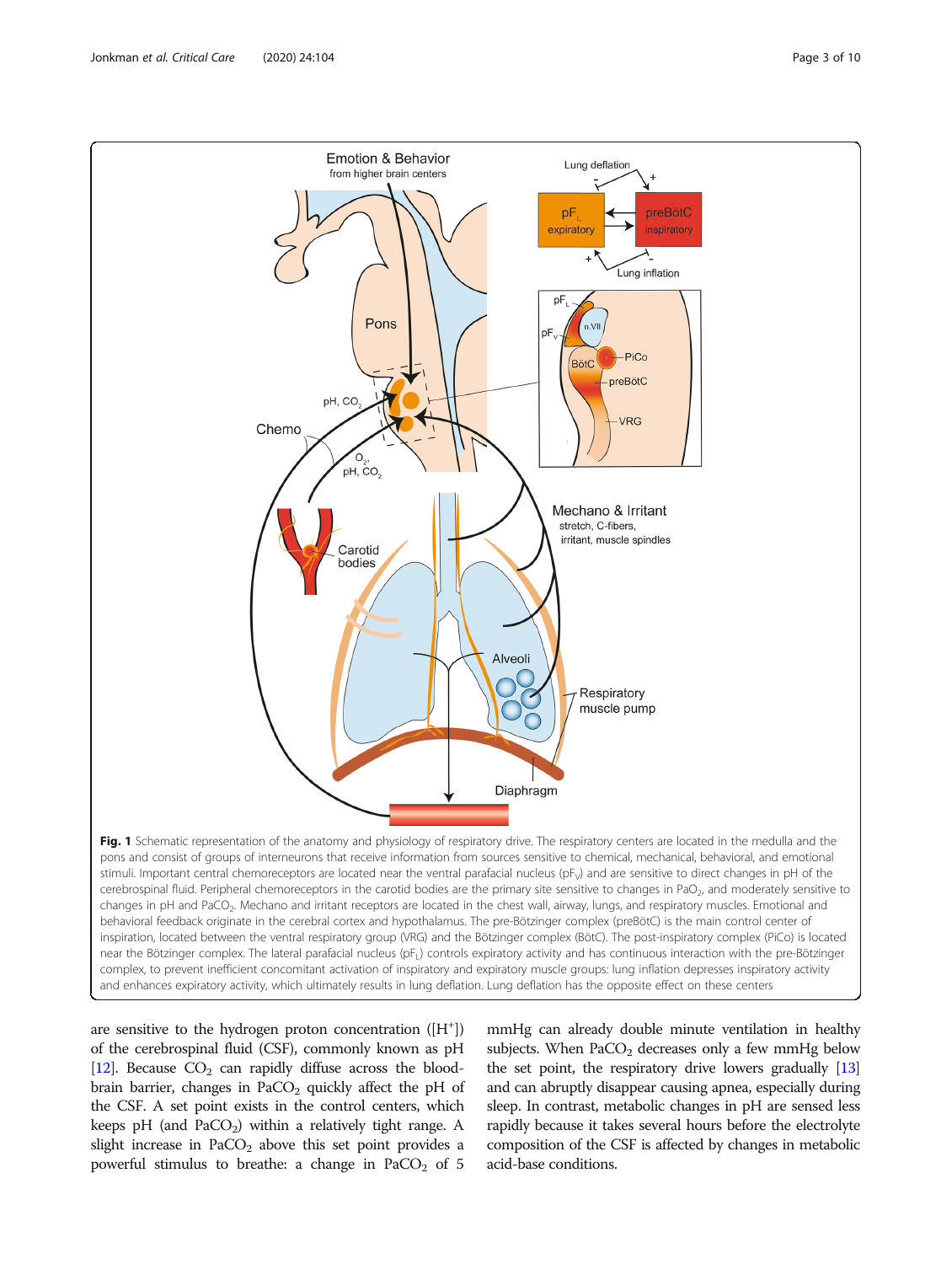<span id="page-3-0"></span>

Fig. 2 Breathing phases. Flow, transdiaphragmatic pressure  $(P_{di})$  and electromyography of the rectus abdominal muscle (EMG RA, in arbitrary units; note that this signal is disturbed with electrocardiogram [EKG] artifacts) during tidal breathing at rest (a) and during high resistive loading  $(b)$  in one healthy subject. Vertical dashed lines mark the onset of the different breathing phases. Inspiration (I) is characterized by a steady increase in  $P_{di}$  and positive flow, and is present during both tidal breathing and high loading. The gradual decrease in  $P_{di}$  during expiratory flow in (a) is consistent with post-inspiration (PI). Note that the rate of decline in  $P_{di}$  is much more rapid during high loading. During tidal breathing (a), expiration (E) is characterized by the absence of  $P_{di}$  and EMG RA activity and occurs after post-inspiration. High loading (b) leads to expiration (AE), which can be recognized by the increase in EMG RA activity. Also, expiration directly follows the inspiratory phase

#### Peripheral Chemoreceptors

The carotid bodies are positioned close to the carotid bifurcation and are the primary sites sensitive to  $PO<sub>2</sub>$ ,  $PCO<sub>2</sub>$ , and pH of the arterial blood. The aortic bodies contribute to respiratory drive in infants, but their importance in adults is probably minor [\[14](#page-8-0)]. The output of the carotid bodies in healthy subjects remains relatively stable over a wide range of  $PaO<sub>2</sub>$  values; their output increases gradually below a  $PaO<sub>2</sub>$  of 80 mmHg and then rises steeply when  $PaO<sub>2</sub>$  falls below 60 mmHg [\[15](#page-8-0)]. Their contribution to respiratory drive in healthy subjects is therefore probably modest. However, concomitant hypercapnia and acidosis have a synergistic effect on the response of the carotid bodies, meaning their output is increased by more than the sum of the individual parts. This makes the carotid bodies in theory more relevant in ventilated patients in whom hypoxemia, hypercapnia, and acidosis are more common.

#### Thoracic Receptors

Several receptors have been identified in the chest wall, lungs, respiratory muscles, and airways that provide sensory feedback to the respiratory centers on mechanical and chemical conditions. Slowly adapting stretch receptors and muscle spindles are located in the chest wall, respiratory muscles, upper airways, and terminal bronchioles, and provide information on stretch and volume of the respiratory system, through vagal fibers [[2\]](#page-8-0). These receptors are well known for their contribution to the Hering-Breuer reflexes, which terminate inspiration and facilitate expiration at high tidal volumes (Fig. [1\)](#page-2-0). Irritant receptors line the epithelium of the proximal airways, and are sensitive to irritant gases and local inflammation. These sensors promote mucus production, coughing, and expiration. C-fibers are found inside the lung tissue and might be activated by local congestion causing dyspnea, rapid breathing, and coughing [[16\]](#page-8-0).

The relative contribution of these receptors to the respiratory drive of critically ill patients is uncertain. Feedback from these sensors may explain the hyperventilation observed in pulmonary fibrosis, pulmonary edema, interstitial lung disease, and pulmonary embolism, which persists even in the absence of hypoxemia or hypercapnia. Further research into the contribution of these sensors during mechanical ventilation is warranted.

#### Cortical and Emotional Feedback

Stimuli based on emotional and behavioral feedback, originating in the cerebral cortex and hypothalamus, modulate the respiratory drive. Pain, agitation, delirium, and fear are common in mechanically ventilated patients and can increase respiratory drive [[17\]](#page-8-0). The role of the cortex and hypothalamus in the respiratory drive of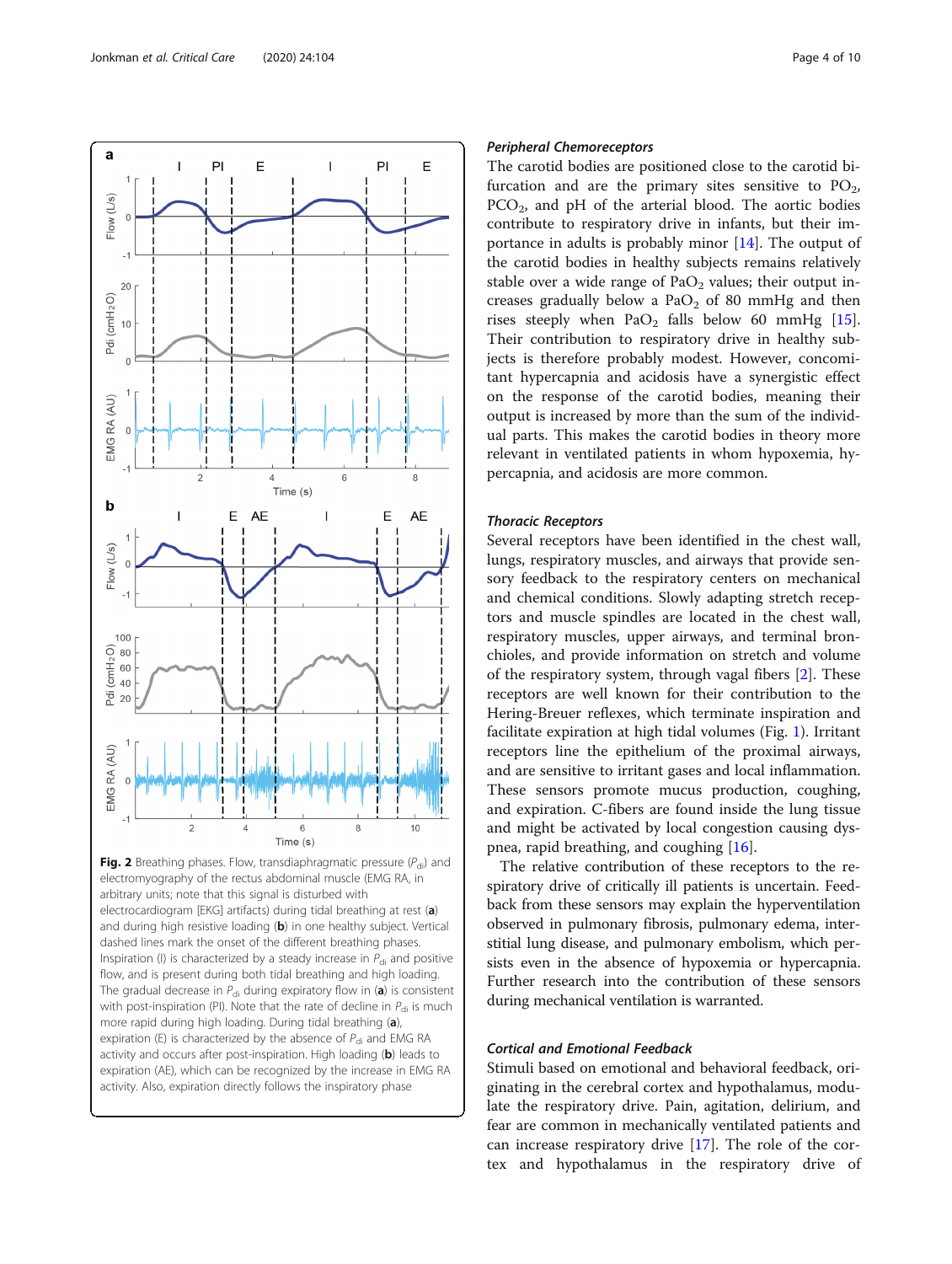critically ill patients has rarely been studied and requires more attention before recommendations can be made.

There is some evidence that the cerebral cortex has an inhibitory influence on breathing. Damage to the cortex might dampen this inhibitory effect, which could explain the hyperventilation sometimes observed in patients with severe neurotrauma [[18\]](#page-8-0).

#### What Is the Effect of Non-physiological Respiratory Drive on My Patients? Consequences of Excessive Respiratory Drive

#### Patient Self-Inflicted Lung Injury

Excessive respiratory drive could promote lung injury through several mechanisms. In the absence of (severe) respiratory muscle weakness, high respiratory drive leads to vigorous inspiratory efforts, resulting in injurious lung distending pressures. Recent experimental studies demonstrate that this may worsen lung injury, especially when the underlying injury is more severe [\[19](#page-8-0), [20\]](#page-8-0). Particularly in patients with acute respiratory failure, large inspiratory efforts could result in global and regional over-distention of alveoli and cyclic recruitment of collapsed lung areas, due to an inhomogeneous and transient transmission of stress and strain (so-called P-SILI) [[3,](#page-8-0) [21](#page-8-0)]. Large efforts may cause "pendelluft": air redistributes from nondependent to dependent lung regions, even before the start of mechanical insufflation, and hence without a change in tidal volume [\[20](#page-8-0)]. Excessive respiratory drive may overwhelm lung-protective reflexes (e.g., Hering-Breuer inflation-inhibition reflex), which in turn leads to high tidal volumes and promotes further lung injury and inflammation [[3](#page-8-0)]. In addition, large inspiratory efforts could result in negative pressure pulmonary edema, especially in patients with lung injury and/or capillary leaks [\[21](#page-8-0)]. As such, a high respiratory drive is potentially harmful in spontaneously breathing mechanically ventilated patients with lung injury. Applying and maintaining a lung-protective ventilation strategy (i.e., low tidal volumes and low plateau pressures) is challenging in these patients and may often lead to the development of patientventilator dyssynchronies, such as double-triggering and breath stacking, again leading to high tidal volumes and increased lung stress. Furthermore, maintaining low plateau pressures and low tidal volumes does not guarantee lung-protective ventilation in patients with high respiratory drive.

#### Diaphragm Load-Induced Injury

In non-ventilated patients, excessive inspiratory loading can result in diaphragm fatigue and injury as demonstrated by sarcomere disruption in diaphragm biopsies [[5\]](#page-8-0). Whether this occurs in critically ill ventilated patients is less clear, although we have reported evidence of diaphragm injury, including sarcomere disruption [[22\]](#page-8-0). The concept of load-induced diaphragm injury may explain recent ultrasound findings demonstrating increased diaphragm thickness during the course of mechanical ventilation in patients with high inspiratory efforts [[23\]](#page-8-0). In addition to high breathing effort, patientventilator dyssynchronies, especially eccentric (lengthening) contractions, may promote load-induced diaphragm injury [\[24](#page-8-0)]. Whether eccentric contractions are sufficiently severe and frequent to contribute to diaphragm injury in intensive care unit (ICU) patients is not yet known.

#### Weaning and Extubation Failure

During ventilator weaning, high ventilatory demands with high respiratory drive increase dyspnea, which is associated with anxiety and impacts weaning outcome [[25\]](#page-8-0). "Air hunger" is probably the most distressing form of dyspnea sensation, which occurs in particular when inspiratory flow rate is insufficient ("flow starvation"), or when tidal volumes are decreased under mechanical ventilation while the  $PaCO<sub>2</sub>$  level is held constant [\[25](#page-8-0)]. In patients with decreased respiratory muscle strength and excessive respiratory drive, the muscle's ability to respond to neural demands is insufficient; dyspnea is then characteristically experienced as a form of excessive breathing effort. Activation of accessory respiratory muscles was found to be strongly related to the intensity of dyspnea [[26\]](#page-8-0), and can lead to weaning and/or extubation failure [[10](#page-8-0)]. In addition, dyspnea impacts ICU outcome and may contribute to ICU-related post-traumatic stress disorders.

#### Consequences of Low Respiratory Drive

In ventilated patients, a low respiratory drive due to excessive ventilator assistance and/or sedation is a critical contributor to diaphragm weakness. The effects of diaphragm inactivity have been demonstrated both in vivo and in vitro in the form of myofibrillar atrophy and contractile force reduction [[22,](#page-8-0) [27](#page-8-0)]. Diaphragm weakness is associated with prolonged ventilator weaning and increased risks of ICU readmission, hospital readmission, and mortality [[28](#page-8-0)]. In addition, low respiratory drive can lead to patient-ventilator dyssynchronies, such as ineffective efforts, central apneas, auto-triggering, and reverse triggering [\[29](#page-8-0)]. Excessive ventilator assistance may result in dynamic hyperinflation, particularly in patients with obstructive airway diseases. Dynamic hyperinflation reduces respiratory drive and promotes ineffective efforts (i.e., a patient's effort becomes insufficient to overcome intrinsic PEEP). Although asynchronies have been associated with worse outcome, whether this is a causal relationship requires further investigation.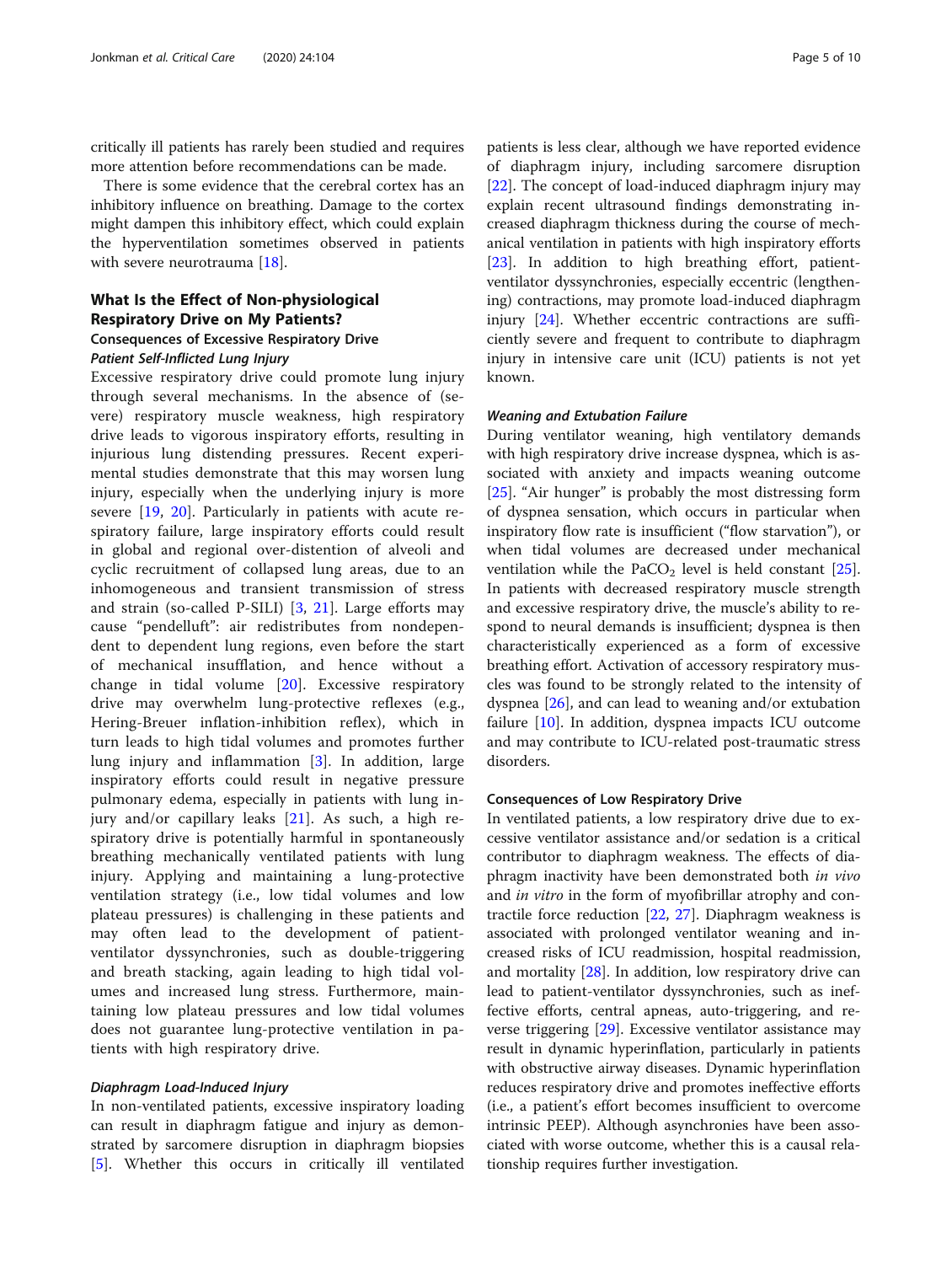#### How Can We Assess Respiratory Drive?

Because respiratory center output cannot be measured directly, several indirect measurements have been described to assess respiratory drive. It follows that the more proximal these parameters are to the respiratory centers in the respiratory feedback loop, the better they reflect respiratory drive. This includes, from proximal to distal: diaphragm electromyography, mechanical output of the respiratory muscles, and clinical evaluation.

#### Clinical Signs and Breathing Frequency

Clinical signs, such as dyspnea and activation of accessory respiratory muscles, strongly support the presence of high respiratory drive, but do not allow for quantification. Although respiratory drive comprises a frequency component, respiratory rate alone is a rather insensitive parameter for the assessment of respiratory drive; respiratory rate varies within and between subjects, depends on respiratory mechanics, and can be influenced by several factors independent of the status of respiratory drive, such as opioids [\[30](#page-8-0)] or the level of pressure support ventilation. We therefore need to evaluate more sensitive parameters of respiratory drive.

#### Diaphragm Electrical Activity

Diaphragm electrical activity  $(EA_{di})$  reflects the strength of the electrical field produced by the diaphragm and, hence, the relative change in discharge of motor neurons over time. Provided that the neuromuscular transmission and muscle fiber membrane excitability are intact,  $EA_{di}$ is a valid measure of phrenic nerve output and thus the most precise estimation of respiratory drive [\[7](#page-8-0), [31](#page-8-0)]. Realtime recording of the  $EA_{di}$  signal is readily available on a specific type of ICU ventilator (Servo–I/U, Maquet, Solna, Sweden). The  $EA_{di}$  signal is acquired using a dedicated nasogastric (feeding) catheter with nine ringshaped electrodes positioned at the level of the diaphragm [[31\]](#page-8-0). Computer algorithms within the ventilator software continuously select the electrode pair that is closest to the diaphragm, and correct for disturbances such as motion artifacts, esophageal peristalsis, and interference from the electrocardiogram or other nearby muscles.  $EA_{di}$  reflects crural diaphragm activity and is representative of activity from the costal parts of the diaphragm (and thus the whole diaphragm). In addition, the  $EA_{di}$  signal remains reliable at different lung volumes and was found to correlate well with transdiaphragmatic pressure  $(P_{di})$  in healthy individuals and ICU patients [[32,](#page-8-0) [33\]](#page-9-0). As respiratory drive comprises both an amplitude and duration component, the inspiratory  $EA_{di}$  integral may better reflect respiratory drive than  $EA_{di}$ amplitude alone.

#### Reference Values

Normal values for  $EA_{di}$  are not yet known, but it is proposed that an amplitude of at least 5  $\mu$ V per breath in ICU patients is likely sufficient to prevent development of diaphragmatic disuse atrophy [\[1](#page-8-0)].

#### Limitations

As  $EA_{di}$  amplitude varies considerably between individuals and normal values are unknown, recordings are mainly used to evaluate changes in respiratory drive in the same patient.  $EA_{di}$  during tidal breathing is often standardized to respiratory muscle pressure (i.e., neuromechanical efficiency index) [\[34](#page-9-0)] or to that observed during a maximum inspiratory contraction (i.e.,  $EA_{di\%f}$  $_{\text{max}}$ ) [\[7](#page-8-0)]. Although the latter was shown to correlate with the intensity of breathlessness in non-ventilated patients with chronic obstructive pulmonary disease (COPD) [[35\]](#page-9-0), it is generally not feasible to perform maximum inspiratory maneuvers in ICU patients. In addition, recruitment of accessory respiratory muscles is not reflected in the EA<sub>di</sub> signal. Finally, suboptimal filtering of the raw electromyography signal may affect validity to quantify drive with  $EA_{di}$  [[34](#page-9-0)].

#### Airway Occlusion Pressure

The airway occlusion pressure at 100 ms  $(P_{0,1})$  is a readily accessible and noninvasive measurement that reflects output of the respiratory centers. The  $P_{0,1}$  is the static pressure generated by all inspiratory muscles against an occluded airway at 0.1 s after the onset of inspiration. The  $P_{0,1}$  was described over 40 years ago as an indirect measurement of drive that increases proportionally to an increase in inspiratory  $CO<sub>2</sub>$  and directly depends on neural stimulus (i.e., diaphragm electromyography or phrenic nerve activity) [[36](#page-9-0)]. Advantages of  $P_{0,1}$  are that short and unexpected occlusions are performed at irregular intervals such that there is no unconscious reaction (normal reaction time is  $>0.15$  s) [[36\]](#page-9-0). Second, the maneuver itself is relatively independent of respiratory mechanics, for the following reasons: (1)  $P_{0,1}$  starts from end-expiratory lung volume, meaning that the drop in airway pressure is independent of the recoil pressures of the lung or chest wall; (2) since there is no flow during the maneuver,  $P_{0,1}$  is not affected by flow resistance; and (3) lung volume during an occlusion does not change (with the exception of a small change due to gas decompression), which makes it unlikely that vagal volumerelated reflexes or force-velocity relations of the respiratory muscles influence the measured pressure [[7,](#page-8-0) [36](#page-9-0)]. In addition, the maneuver remains reliable in patients with respiratory muscle weakness [\[37](#page-9-0)], and in patients with various levels of intrinsic PEEP and dynamic hyperinflation  $[38]$  $[38]$ . Although the latter patient category shows an important delay between the onset of inspiratory activity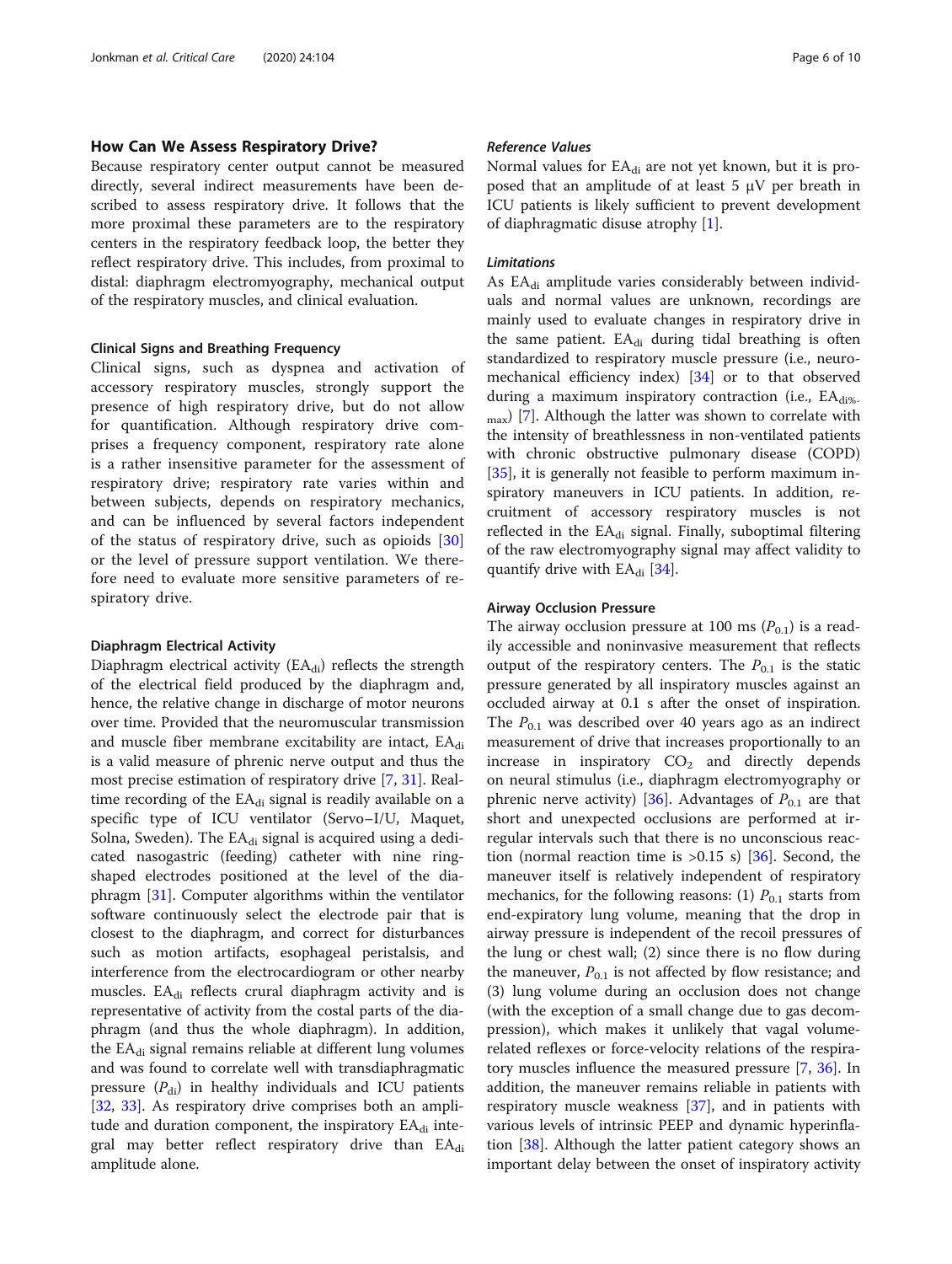at the alveolar level (estimated by esophageal pressure  $[P_{\text{es}}]$ ) and the drop in airway pressure during an endexpiratory occlusion, Conti et al. proved good correlation and clinically acceptable agreement between  $P_{0,1}$ measured at the mouth and the drop in  $P_{es}$  at the first 0.1 s of the inspiratory effort ( $r = 0.92$ , bias  $0.3 \pm 0.5$ cmH<sub>2</sub>O) [\[38\]](#page-9-0). The  $P_{0,1}$  can therefore be considered as a valuable index for the estimation of respiratory drive.

#### Reference Values

During tidal breathing in healthy subjects,  $P_{0,1}$  varies between 0.5 and 1.5 cmH<sub>2</sub>O with an intrasubject breathto-breath variability of 50%. Due to this variation, it is recommended to use an average of three or four  $P_{0.1}$ measures for a reliable estimation of respiratory drive. In stable, non-intubated patients with COPD,  $P_{0.1}$  values between 2.4 and 5 cmH<sub>2</sub>O have been reported [\[7](#page-8-0)], and from 3 to 6 cmH<sub>2</sub>O in patients with acute respiratory distress syndrome (ARDS) receiving mechanical ventila-tion [[39](#page-9-0)]. An optimal upper threshold for  $P_{0,1}$  was 3.5 cmH<sub>2</sub>O in mechanically ventilated patients; a  $P_{0.1}$  above this level is associated with increased respiratory muscle effort (i.e., esophageal pressure-time product [PTP] > 200 cmH2O∙s/min [[40](#page-9-0)]).

#### Limitations

Although the  $P_{0.1}$  is readily available on most modern mechanical ventilators, each ventilator type has a different algorithm to calculate  $P_{0,1}$ ; some require manual activation of the maneuver, others continuously display an estimated value based on the ventilator trigger phase (i.e., the measured pressure decrease before the ventilator is triggered, extrapolated to 0.1 s), whether or not averaged over a few consecutive breaths. Considering that the trigger phase is often shorter than 0.05 s,  $P_{0.1}$  is likely to underestimate true respiratory drive, especially in patients with high drive  $[39]$  $[39]$ . The accuracy of the different calculation methods remains to be investigated.

In addition, extra caution is required when interpreting the  $P_{0,1}$  in patients with expiratory muscle activity; since recruitment of expiratory muscles results in an end-expiratory lung volume that may fall below functional residual capacity, the initial decrease in  $P_{0,1}$  during the next inspiration may not reflect inspiratory muscle activity solely, but comprises the relaxation of the expiratory muscles and recoil of the chest wall as well [\[7](#page-8-0)].

#### Inspiratory Effort

Respiratory drive may also be inferred from inspiratory effort measured with esophageal and gastric pressure sensors. The derivative of  $P_{di}$  (d $P_{di}/dt$ ) reflects respiratory drive only if both the neural transmission and diaphragm muscle function are intact. As such, high  $dP_{di}/dt$ values reflect high respiratory drive. In healthy subjects,

 $dP_{di}/dt$  values of 5 cmH<sub>2</sub>O/s are observed during quiet breathing [\[4](#page-8-0)].  $dP_{di}/dt$  is often normalized to the maximum  $P_{\text{di}}$ , but maximum inspiratory maneuvers are rarely feasible in ventilated ICU patients. A limitation of using  $P_{di}$ derived parameters is that  $P_{di}$  is specific to the diaphragm and therefore does not include accessory inspiratory muscles, which are often recruited when respiratory drive is high. Calculating the pressure developed by all inspiratory muscles ( $P_{\text{mus}}$ ) may overcome this.  $P_{\text{mus}}$  is defined as the difference between  $P_{\text{es}}$  (i.e., surrogate of pleural pressure) and the estimated pressure gradient over the chest wall. Other measurements of inspiratory effort are the work of breathing (WOB), and the PTP, which have been shown to correlate closely with  $P_{0,1}$  [\[41,](#page-9-0) [42](#page-9-0)]. However, all the above measurements require esophageal manometry, a technique that demands expertise in positioning of the esophageal catheter and interpretation of waveforms, making it less suitable for daily clinical practice. Another major limitation is the risk of underestimating respiratory drive in patients with respiratory muscle weakness; despite a high neural drive, inspiratory effort might be low.

A noninvasive estimate of inspiratory effort can be derived with diaphragm ultrasound. Diaphragm thickening during inspiration (i.e., thickening fraction) has shown fair correlation with the diaphragmatic PTP [\[43](#page-9-0)]. However, diaphragm ultrasound does not account for recruitment of accessory inspiratory and expiratory muscles, and the determinants of diaphragm thickening fraction require further investigation. Nonetheless, diaphragm ultrasound is readily available at the bedside, relatively low cost and noninvasive, and may therefore be a potential promising technique for the evaluation of respiratory drive.

#### Strategies to Modulate Respiratory Drive

Targeting physiological levels of respiratory drive or breathing effort may limit the impact of inadequate respiratory drive on the lungs, diaphragm, dyspnea sensation, and patient outcome. However, optimal targets and upper safe limits for respiratory drive and inspiratory effort may vary among patients, depending on factors such as the severity and type of lung injury (e.g., inhomogeneity of lung injury), the patient's maximum diaphragm strength, and the presence and degree of systemic inflammation  $[3, 19]$  $[3, 19]$  $[3, 19]$  $[3, 19]$ . In this section, we discuss the role of ventilator support, medication, and extracorporeal  $CO<sub>2</sub>$ removal ( $ECCO<sub>2</sub>R$ ) as potential clinical strategies for modulation of respiratory drive.

#### Modulation of Ventilator Support

Mechanical ventilation provides a unique opportunity to modulate respiratory drive by changing the level of inspiratory assist and PEEP. Ventilator settings directly influence  $PaO<sub>2</sub>$ ,  $PaCO<sub>2</sub>$ , and mechanical deformation of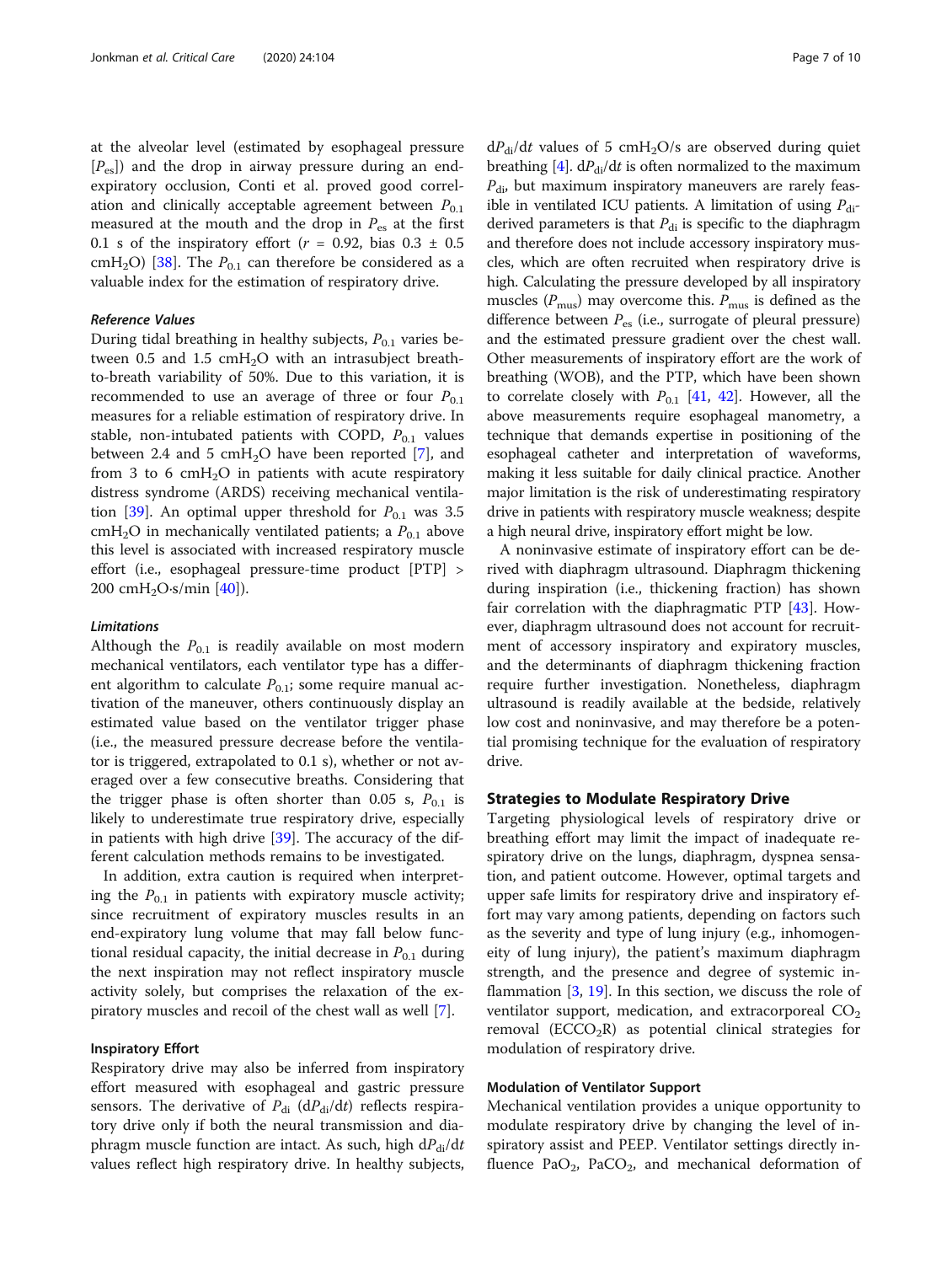the lungs and thorax, which are the main determinants of respiratory drive. Titrating the level of inspiratory support to obtain adequate respiratory drive and breathing effort might thus be an effective method to prevent the negative consequences of both high and low breathing effort on the lungs and diaphragm [\[44](#page-9-0)], although more research is required to determine optimal targets and the impact of such a strategy on patient outcomes.

Several studies have evaluated the effect of different ventilator support levels on respiratory drive during partially supported mechanical ventilation [[45](#page-9-0), [46\]](#page-9-0). Increasing inspiratory support reduces respiratory drive, most evidently seen as reduction in  $EA_{di}$  amplitude (Fig. 3) or the force exerted by the respiratory muscles per breath. With high inspiratory assistance the patient's respiratory effort may even decrease to virtually zero. The respiratory rate seems much less affected by modulation of ventilatory support [[4\]](#page-8-0).

If changing inspiratory support level has little to no influence on the patient's respiratory drive, a clinician should consider whether the elevated respiratory drive originates from irritant receptors in the thorax, agitation, pain, or intracerebral pathologies, and treat accordingly.

#### Medication

Drugs can affect the respiratory centers directly, or act by modulating the afferent signals that contribute to respiratory drive [\[2](#page-8-0)]. Opioids such as remifentanil act on the μ-receptors in the pre-Bötzinger complex. Remifentanil was shown to reduce the respiratory rate, while having little effect on the amplitude of the respiratory drive [\[30](#page-8-0)]. The effect of propofol and benzodiazepines is likely mediated by gammaaminobutyric acid (GABA)

receptors, which are widely distributed in the central nervous system. In contrast to opioids, these drugs reduce the amplitude of the respiratory drive while having little effect on respiratory rate [\[47](#page-9-0)].

Neuromuscular blocking agents (NMBAs) block the signal transmission at the neuromuscular junction. These agents do not control drive per se, but can be used to reduce the mechanical output of the respiratory muscles. High doses of NMBAs completely prevent breathing effort, which might protect against the effects of detrimentally high breathing effort, but could also contribute to diaphragm atrophy [\[5](#page-8-0)]. A strategy using low dose NMBA to induce partial neuromuscular blockade allows for effective unloading of the respiratory muscles without causing muscle inactivity. Short-term partial neuromuscular blockade is feasible in ventilated patients [[48](#page-9-0)]. The feasibility and safety of prolonged (24 h) partial neuromuscular blockade and the effects of this strategy on respiratory drive and diaphragm function are currently under investigation [\(ClinicalTrials.gov](http://clinicaltrials.gov) Identifier: NCT03646266).

#### Extracorporeal CO<sub>2</sub> Removal

 $ECCO<sub>2</sub>R$  (also known as low-flow extracorporeal membrane oxygenation) can be applied to facilitate lungprotective ventilation in patients with hypoxemic failure and respiratory acidosis due to low tidal volumes [\[49](#page-9-0)].  $ECCO<sub>2</sub>R$  has been shown to reduce respiratory drive  $(EA<sub>di</sub>$  and  $P<sub>mus</sub>$ ) in patients with ARDS and in patients with acute exacerbation of COPD [\[49](#page-9-0), [50\]](#page-9-0). The feasibility, safety, and effectiveness of awake  $ECCO<sub>2</sub>R$  in patients with acute respiratory failure in order to limit excessive respiratory drive need further investigation. An

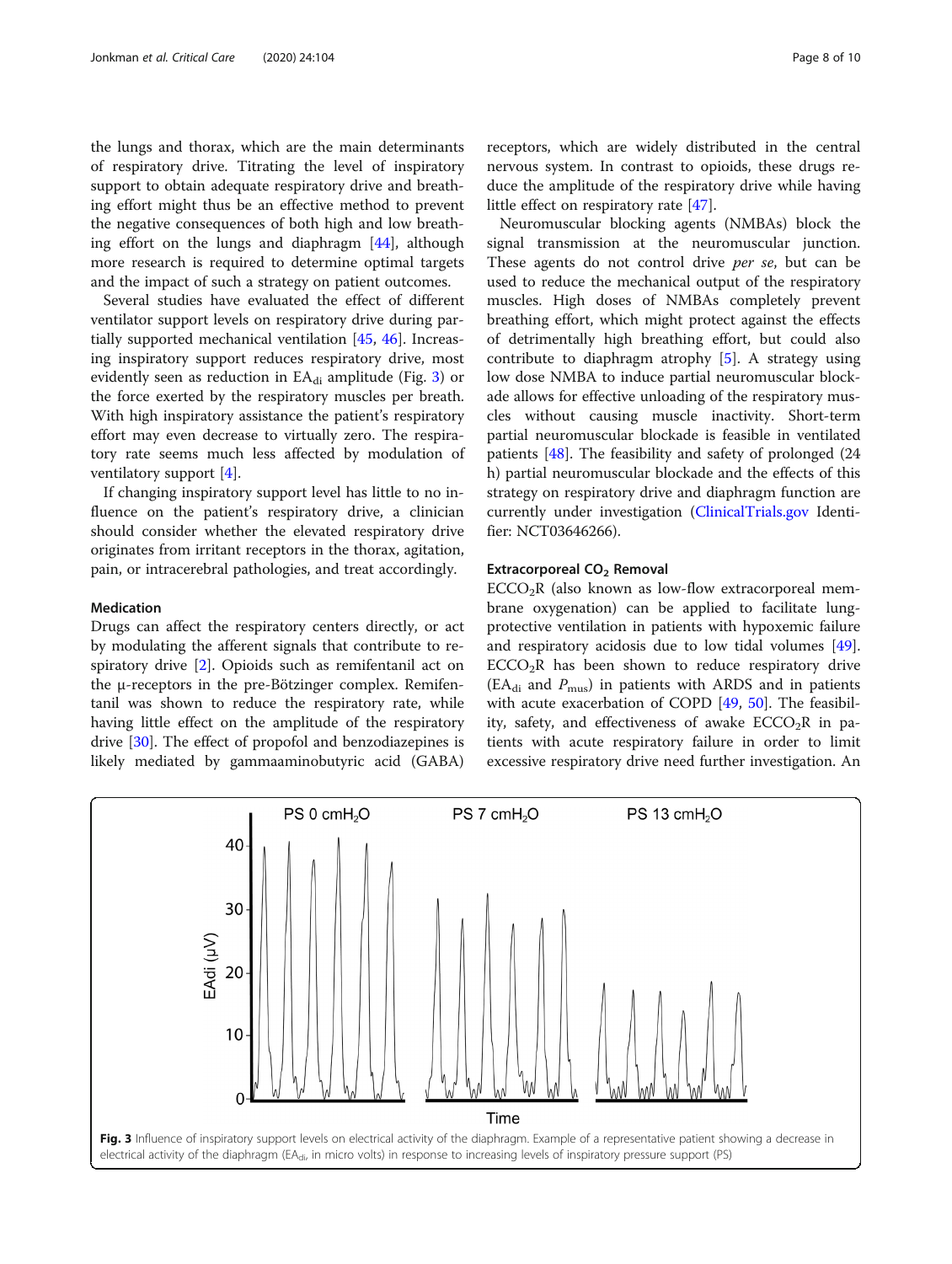<span id="page-8-0"></span> $ECCO<sub>2</sub>R$  strategy is probably more complex in this group, as the control of drive may be partly independent of PaCO<sub>2</sub> (e.g., if the Hering-Breuer reflex is overwhelmed), and other organ dysfunctions and sepsis may complicate the clinical picture [\[49](#page-9-0), [50](#page-9-0)].

#### Conclusion

Respiratory drive is the intensity of the output by the respiratory centers and determines the effort of the respiratory muscles. A combination of chemical, mechanical, behavioral, and emotional factors contributes to respiratory drive. High and low respiratory drive in patients under mechanical ventilation may worsen or even cause lung injury and diaphragm injury, and should thus be prevented. Several techniques and interventions are available to monitor and modulate respiratory drive in critically ill patients. The impact of preventing detrimental respiratory drive requires further evaluation, but might be crucial to improve ICU outcomes.

#### Acknowledgements

Not applicable.

#### Authors' contributions

All authors were involved in the design and writing of the manuscript. AJ and HdV share first authorship. LH revised the latest version. All authors read and approved the final manuscript.

#### Funding

Publication costs were funded by the VU University Medical Centre Amsterdam.

#### Availability of data and materials

Not applicable.

Ethics approval and consent to participate

Not applicable.

#### Consent for publication

Not applicable.

#### Competing interests

LH has received grants from Orion Pharma (Finland) and Liberate Medical (USA) and speakers fee from Getinge (Sweden). AJ has received consulting fee from Liberate Medical (USA). HdV has nothing to declare.

#### 

#### References

- 1. De Vries H, Jonkman A, Shi ZH, Spoelstra-De Man A, Heunks L. Assessing breathing effort in mechanical ventilation: physiology and clinical implications. Ann Transl Med. 2018;6:387.
- 2. Del Negro CA, Funk GD, Feldman JL. Breathing matters. Nat Rev Neurosci. 2018;19:351–67.
- Telias I, Brochard L, Goligher EC. Is my patient's respiratory drive (too) high? Intensive Care Med. 2018;44:1936–9.
- 4. Vaporidi K, Akoumianaka E, Telias I, Goligher EC, Brochard L, Georgopoulos D. Respiratory drive in critically ill patients: pathophysiology and clinical implications. Am J Respir Crit Care Med. 2019. [https://doi.org/10.1164/rccm.](https://doi.org/10.1164/rccm.201903-0596SO) [201903-0596SO.](https://doi.org/10.1164/rccm.201903-0596SO)
- Dres M, Goligher EC, Heunks LMA, Brochard LJ. Critical illness-associated diaphragm weakness. Intensive Care Med. 2017;43:1441–52.
- 6. Feldman JL, Del Negro CA. Looking for inspiration: new perspectives on respiratory rhythm. Nat Rev Neurosci. 2006;7:232–42.
- 7. Tobin M, Gardner W. Monitoring the control of breathing. In: Tobin M, editor. Principles and practice of intensive care monitoring. New York: McGraw-Hill; 1998. p. 415–64.
- 8. Petit JM, Milic-Emili J, Delhez L. Role of the diaphragm in breathing in conscious normal man: an electromyographic study. J Appl Physiol (1985). 1969;15:1101–6.
- 9. Pellegrini M, Hedenstierna G, Roneus A, Segelsjö M, Larsson A, Perchiazzi G. The diaphragm acts as a brake during expiration to prevent lung collapse. Am J Respir Crit Care Med. 2017;195:1608–16.
- 10. Doorduin J, Roesthuis LH, Jansen D, Van Der Hoeven JG, Van Hees HWH, Heunks LMA. Respiratory muscle effort during expiration in successful and failed weaning from mechanical ventilation. Anesthesiology. 2018;129:490–501.
- 11. Shi ZH, Jonkman A, De Vries H, et al. Expiratory muscle dysfunction in critically ill patients: towards improved understanding. Intensive Care Med. 2019;45:1061–71.
- 12. Coates EL, Li A, Nattie EE. Widespread sites of brain stem ventilatory chemoreceptors. J Appl Physiol (1985). 1993;75:5–14.
- 13. Nielsen M, Smith H. Studies on the regulation of respiration in acute hypoxia: preliminary report. Acta Physiol Scand. 1951;22:44–6.
- 14. Prabhakar NR, Peng YJ. Peripheral chemoreceptors in health and disease. J Appl Physiol (1985). 2004;96:359–66.
- 15. Biscoe TJ, Purves MJ, Sampson SR. Frequency of nerve impulses in single carotid body chemoreceptor afferent fibres recorded in vivo with intact circulation. J Physiol. 1970;208:121–31.
- 16. Coleridge JCG, Coleridge HM. Afferent vagal c fibre innervation of the lungs and airways and its functional significance. Rev Physiol Biochem Pharmacol. 1984;99:2–110.
- 17. Tipton MJ, Harper A, Paton JFR, Costello JT. The human ventilatory response to stress: rate or depth? J Physiol. 2017;595:5729–52.
- 18. Leitch AG, Mclennan JE, Balkenhol S, Mclaurin RL, Loudon RG. Ventilatory response to transient hyperoxia in head injury hyperventilation. J Appl Physiol (1985). 1980;49:52–8.
- 19. Yoshida T, Nakahashi S, Nakamura MAM, et al. Volume-controlled ventilation does not prevent injurious inflation during spontaneous effort. Am J Respir Crit Care Med. 2017;196:590–601.
- 20. Yoshida T, Torsani V, Gomes S, et al. Spontaneous effort causes occult pendelluft during mechanical ventilation. Am J Respir Crit Care Med. 2013; 188:1420–7.
- 21. Brochard L, Slutsky A, Pesenti A, Mechanical ventilation to minimize progression of lung injury in acute respiratory failure. Am J Respir Crit Care Med. 2017;195:438–42.
- 22. Hooijman PE, Beishuizen A, Witt CC, et al. Diaphragm muscle fiber weakness and ubiquitin-proteasome activation in critically ill patients. Am J Respir Crit Care Med. 2015;191:1126–38.
- 23. Goligher EC, Fan E, Herridge MS, et al. Evolution of diaphragm thickness during mechanical ventilation. Impact of inspiratory effort. Am J Respir Crit Care Med. 2015;192:1080–8.
- 24. Gea J, Zhu E, Gáldiz JB, et al. Functional consequences of eccentric contractions of the diaphragm. Arch Bronconeumol. 2008;45:68–74.
- 25. Schmidt M, Banzett RB, Raux M, et al. Unrecognized suffering in the ICU: addressing dyspnea in mechanically ventilated patients. Intensive Care Med. 2014;40:1–10.
- 26. Schmidt M, Kindler F, Gottfried SB, et al. Dyspnea and surface inspiratory electromyograms in mechanically ventilated patients. Intensive Care Med. 2013;39:1368–76.
- 27. Demoule A, Jung B, Prodanovic H, et al. Diaphragm dysfunction on admission to the intensive care unit. Prevalence, risk factors, and prognostic impact—a prospective study. Am J Respir Crit Care Med. 2013;188:213–9.
- 28. Goligher EC, Dres M, Fan E, et al. Mechanical ventilation-induced diaphragm atrophy strongly impacts clinical outcomes. Am J Respir Crit Care Med. 2018;197:204–13.
- 29. Epstein SK. How often does patient-ventilator asynchrony occur and what are the consequences? Respir Care. 2011;56:25–38.
- 30. Costa R, Navalesi P, Cammarota G, et al. Remifentanil effects on respiratory drive and timing during pressure support ventilation and neurally adjusted ventilatory assist. Respir Physiol Neurobiol. 2017;244:10–6.
- 31. Sinderby C, Navalesi P, Beck J, et al. Neural control of mechanical ventilation in respiratory failure. Nat Med. 1999;5:1433–6.
- 32. Sinderby C, Beck J, Spahija J, Weinberg J, Grassino AE. Voluntary activation of the human diaphragm in health and disease. J Appl Physiol. 1998;86: 2146–58.